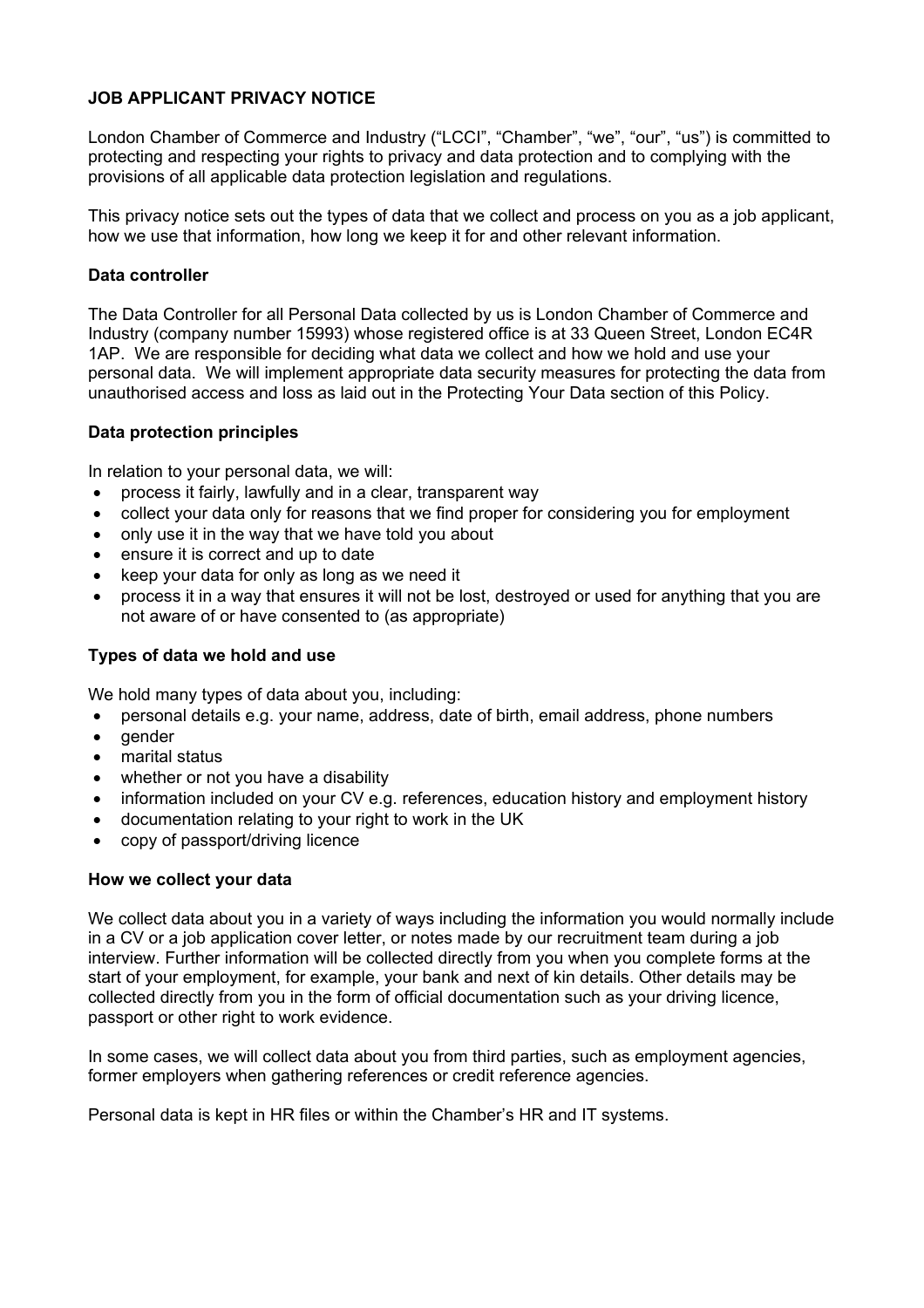### **Why we process your data**

The law on data protection allows us to process your data for certain reasons only:

- to perform the employment contract that we are party to
- to carry out legally required duties
- to carry out our legitimate interests
- to protect your interests and
- where something is done in the public interest

All of the processing carried out by us falls into one of the permitted reasons above and generally, we will rely on the first three reasons.

We need to collect your data to ensure we are complying with legal requirements such as:

- carrying out checks in relation to your right to work in the UK and
- making reasonable adjustments for disabled employees.

We also collect data so that we can carry out activities which are in the legitimate interests of the Chamber. These include:

- making decisions about who to offer employment to
- making decisions about salary and other benefits
- assessing training needs
- dealing with legal claims made against us

If you are unsuccessful in obtaining employment, we will seek your consent to retaining your data in case other suitable job vacancies arise at the Chamber for which we think you may wish to apply. You are free to withhold your consent to this and there will be no consequences for withholding consent.

# **Special categories of data**

Special categories of data are data relating to your:

- health
- sexual orientation
- race
- ethnic origin
- political opinion
- religion
- trade union membership and
- genetic and biometric data.

We must process special categories of data in accordance with more stringent guidelines. Most commonly, we will process special categories of data when the following applies:

- you have given explicit consent to the processing
- we must process the data in order to carry out our legal obligations
- we must process data for reasons of substantial public interest
- you have already made the data public

We may use your special category data for the purposes of equal opportunities monitoring.

We do not need your consent if we use special categories of personal data in order to carry out our legal obligations or exercise specific rights under employment law. However, we may ask for your consent to allow us to process certain particularly sensitive data. If this occurs, you will be made fully aware of the reasons for the processing. As with all cases of seeking consent from you, you will have full control over your decision to give or withhold consent and there will be no consequences where consent is withheld. Consent, once given, may be withdrawn at any time. There will be no consequences where consent is withdrawn.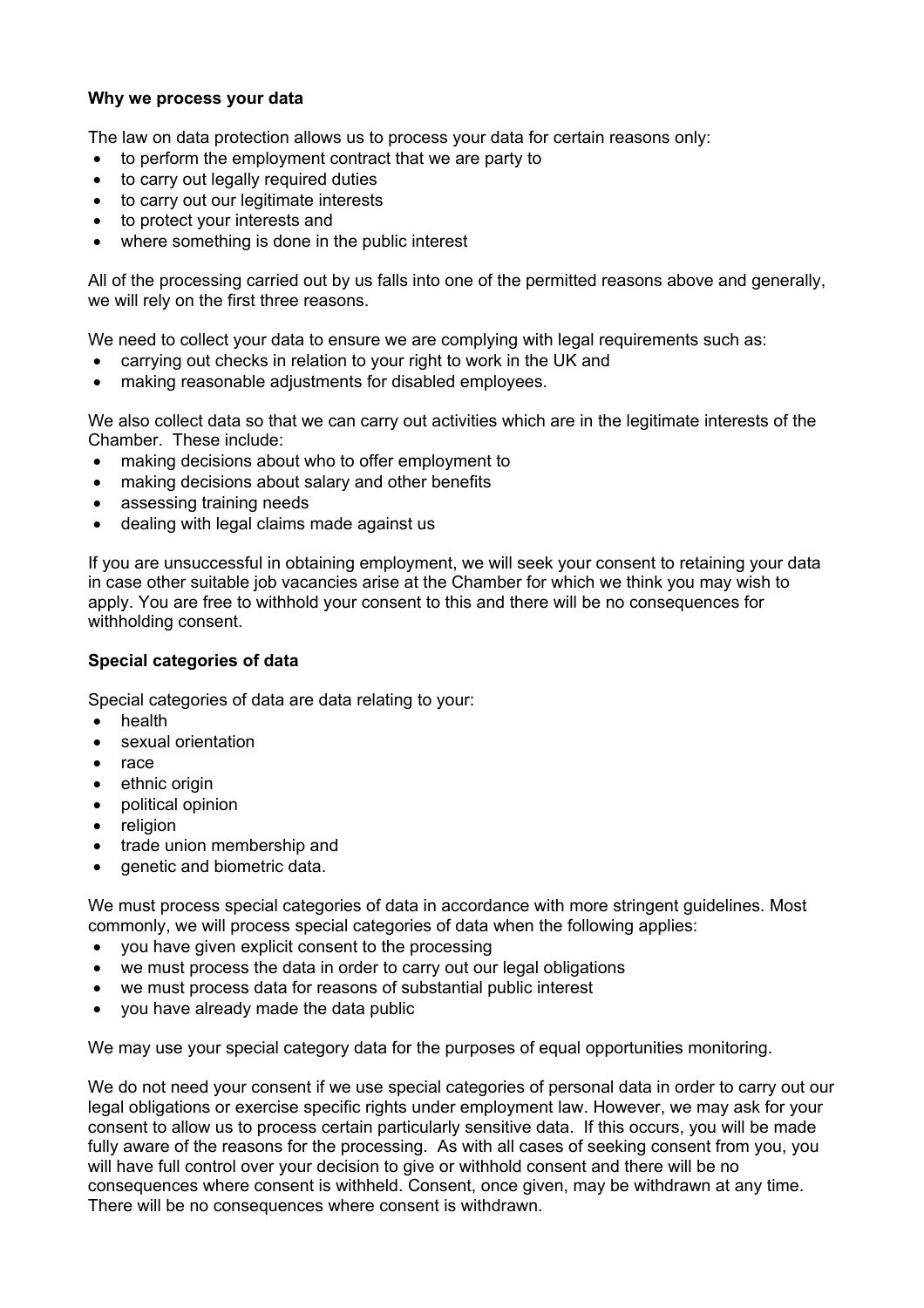# **Criminal conviction data**

We will only collect criminal conviction data where it is appropriate given the nature of your role and where the law permits us. This data will usually be collected at the recruitment stage, to inform our recruitment decision.

### **If you do not provide your data to us**

One of the reasons for processing your data is to allow us to carry out an effective recruitment process. Whilst you are under no obligation to provide us with your data, we may not be able to process, or continue with, your application.

#### **Sharing your data**

Your data will be shared with colleagues within the Chamber where it is necessary for them to undertake their duties with regard to recruitment. This includes, for example, the HR team, those in the team where the vacancy is who are responsible for screening your application and interviewing you, the IT team where you require access to our systems to undertake any assessments requiring IT equipment.

In some cases, we will collect data about you from third parties, such as employment agencies.

Your data will be shared with third parties if you are successful in your job application. In these circumstances, we will share your data in order to:

- obtain references
- seek pre-employment medical advice
- obtain a criminal records check, if appropriate

The data that we collect from you may be transferred to, and stored at, a destination outside the European Economic Area ("EEA"). By submitting your Personal Data, you agree to this transfer, storing or processing. We will take all steps reasonably necessary to ensure that your data is treated securely and in accordance with this Policy.

# **Protecting your data**

We use reasonable measures – which are appropriate to the type of information and compliant with relevant legislation – to safeguard the confidentiality, integrity and availability of personally identifiable information. Technical and organisational measures are in place to prevent your Personal Data from being accidentally lost, used or accessed in an unauthorised way, altered or disclosed, including:

- hard copy files being stored in locked cabinets
- restricted access and password protection on all HR and HR related IT systems
- restricted access shared drives to minimise data transfer
- password protection on all necessary data transfers

Where we share your data with third parties, we provide written instructions to them to ensure that your data is held securely and in line with legislation. Third parties must also implement appropriate technical and organisational measures to ensure the security of your data.

#### **How long we keep your data for**

In line with data protection principles, we only keep your data for as long as we need it for and this will depend on whether or not you are successful in obtaining employment with us.

If your application is not successful and we have not sought consent or you have not provided consent upon our request to keep your data for the purpose of future suitable job vacancies, we will keep your data for six months once the recruitment exercise ends.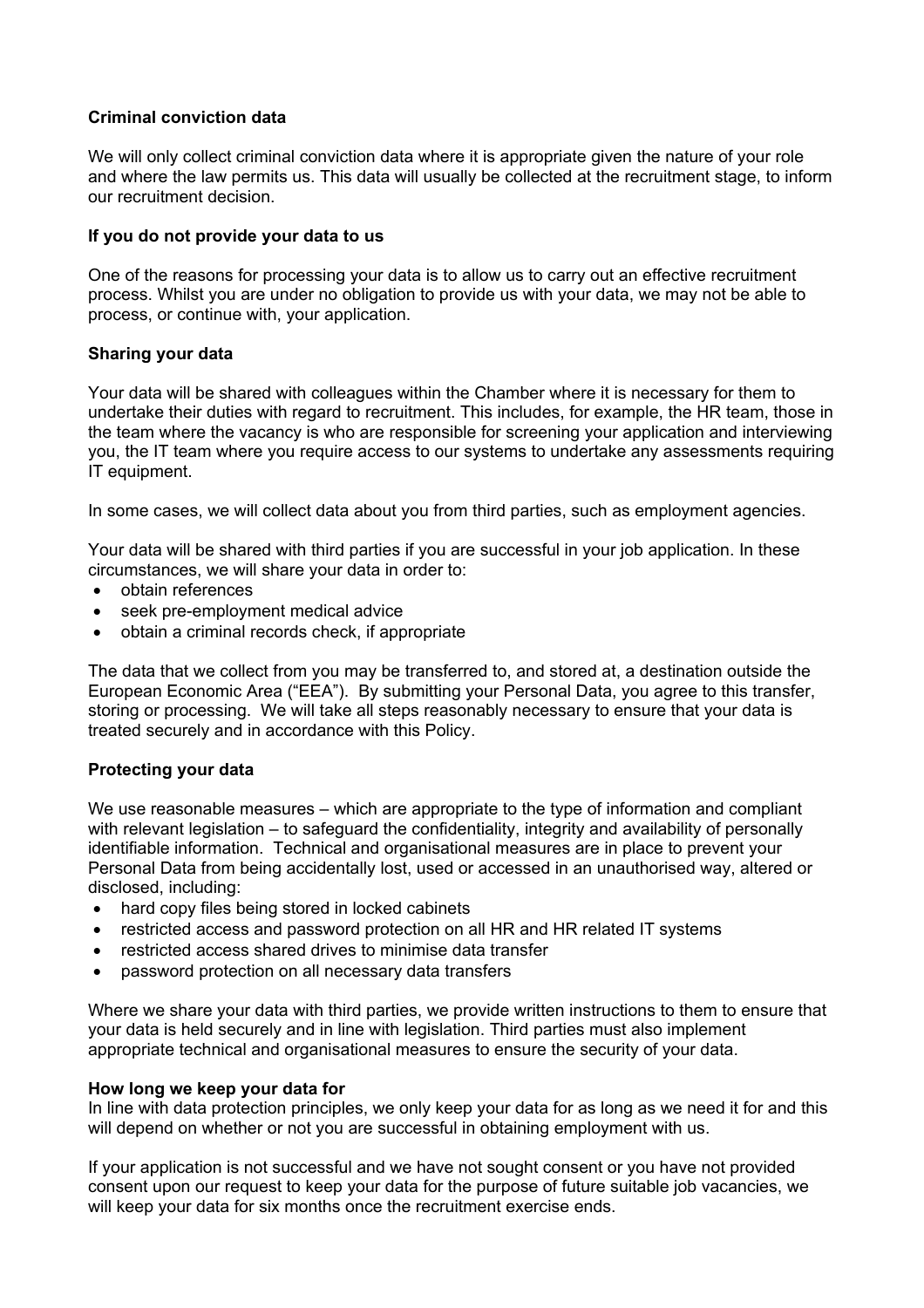If we have sought your consent to keep your data on file for future job vacancies, and you have provided consent, we will keep your data for six months once the recruitment exercise ends. At the end of this period, we will delete or destroy your data, unless you have already withdrawn your consent to our processing of your data in which case it will be deleted or destroyed upon your withdrawal of consent.

If your application is successful, your data will be kept and transferred to the systems we administer for employees. We have a separate privacy notice for employees, which will be provided to you.

# **Automated decision making**

No decision will be made about you solely on the basis of automated decision making (where a decision is taken about you using an electronic system without human involvement) which has a significant impact on you.

# **Your rights in relation to your data**

The law on data protection gives you certain rights in relation to the data we hold on you. These are:

- **right to be informed**. We must tell you how we use your data, and this is the purpose of this privacy notice
- **right of access**. You have the right to access the data that we hold on you. To do so you should make a subject access request to dataprotection@londonchamber.co.uk
- **right for any inaccuracies to be corrected**. If any data that we hold about you is incomplete or inaccurate, you are able to require us to correct it
- **right to have information deleted**. If you would like us to stop processing your data, you have the right to ask us to delete it from our systems where you believe there is no reason for us to continue processing it
- **right to restrict the processing of the data**. For example, if you believe the data we hold is incorrect, we will stop processing the data (whilst still holding it) until we have ensured that the data is correct
- **right to portability**. You may transfer the data that we hold on you for your own purposes
- **right to object to the inclusion of any information**. You have the right to object to the way we use your data where we are using it for our legitimate interests
- **right to regulate any automated decision-making and profiling of personal data**. You have a right not to be subject to automated decision making in way that adversely affects your legal rights.

Where you have provided consent to our use of your data, you also have the unrestricted right to withdraw that consent at any time. Withdrawing your consent means that we will stop processing the data that you had previously given us consent to use. There will be no consequences for withdrawing your consent. However, in some cases, we may continue to use the data where so permitted by having a legitimate reason for doing so.

If you wish to exercise any of the rights explained above, please contact:

HR Manager London Chamber of Commerce and Industry 33 Queen Street London EC4R 1AP Email: hr@londonchamber.co.uk Tel: 020 7248 4444